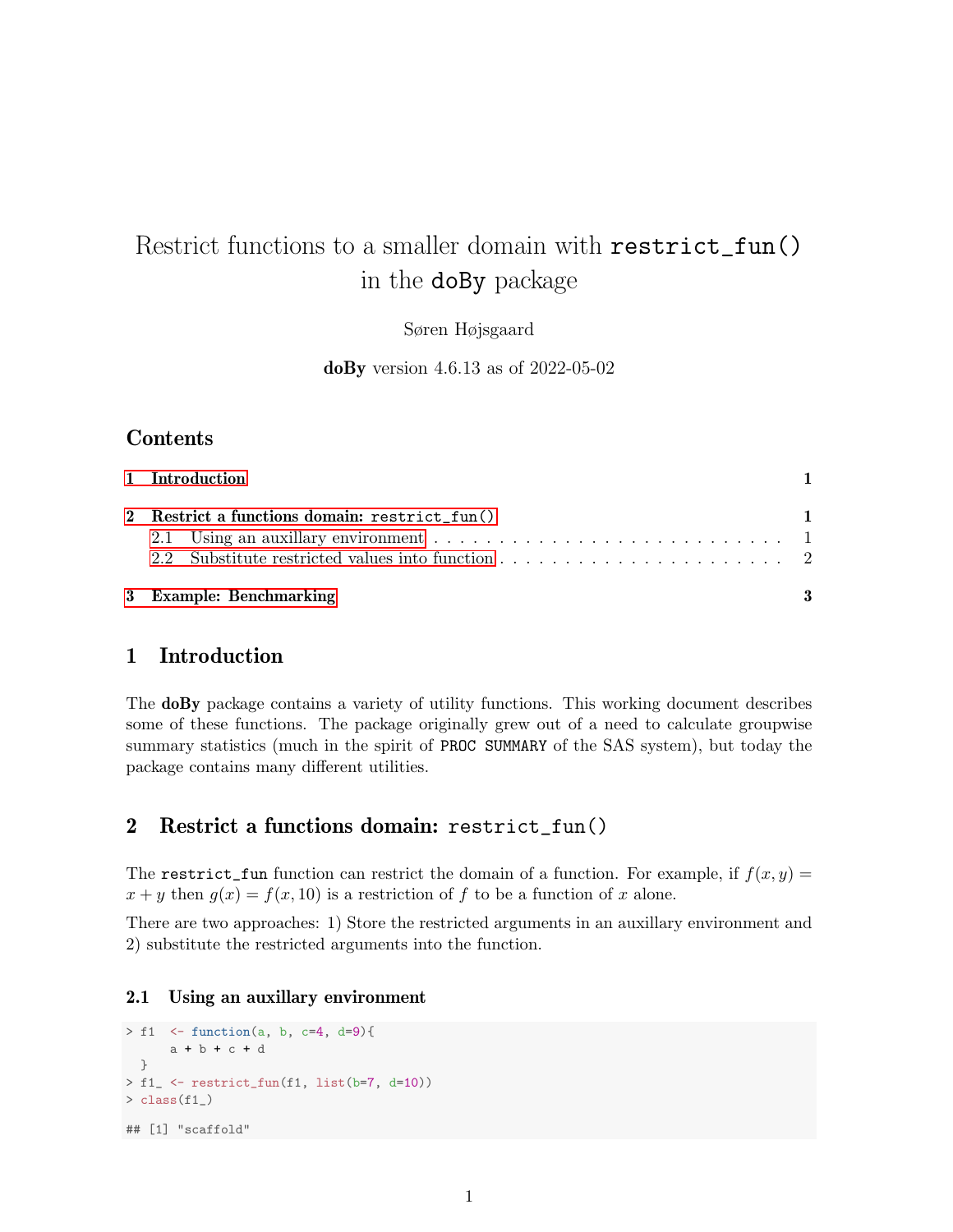We see the new function is a function of  $a$  and  $c$  with  $c$  being given a default value, but what the function does is not clear. However, it does evaluate correctly:

```
> f1_
## function (a, c = 4)## {
## args <- arg_getter()
## do.call(fun, args)
## }
## <environment: 0x560dd7ef6b68>
> f1_-(100)## [1] 121
```
The restricted values are stored in an extra environment in the scaffold object and the original function is stored in the scaffold functions environment:

```
> get_restrictions(f1_)
## $b
## [1] 7
##
## $d
## [1] 10
> ## attr(f1_, "arg_env")£args ## Same result
> get_fun(f1_)
## function(a, b, c=4, d=9){
## a + b + c + d
## }
> ## environment(f1_)£fun ## Same result
Similarly
```

```
> rnorm5 <- restrict_fun(rnorm, list(n=5))
> rnorm5()
## [1] 1.06144 0.07263 0.46731 -1.24649 -0.41485
```
#### <span id="page-1-0"></span>2.2 Substitute restricted values into function

With substitution, it is clear what is happening:

```
> f1s_ <- restrict_fun_sub(f1, list(b=7, d=10))
> f1s_
## function (a, c = 4)## {
## a + 7 + c + 10
## }
> f1s_(100)
## [1] 121
```
However, absurdities can arise: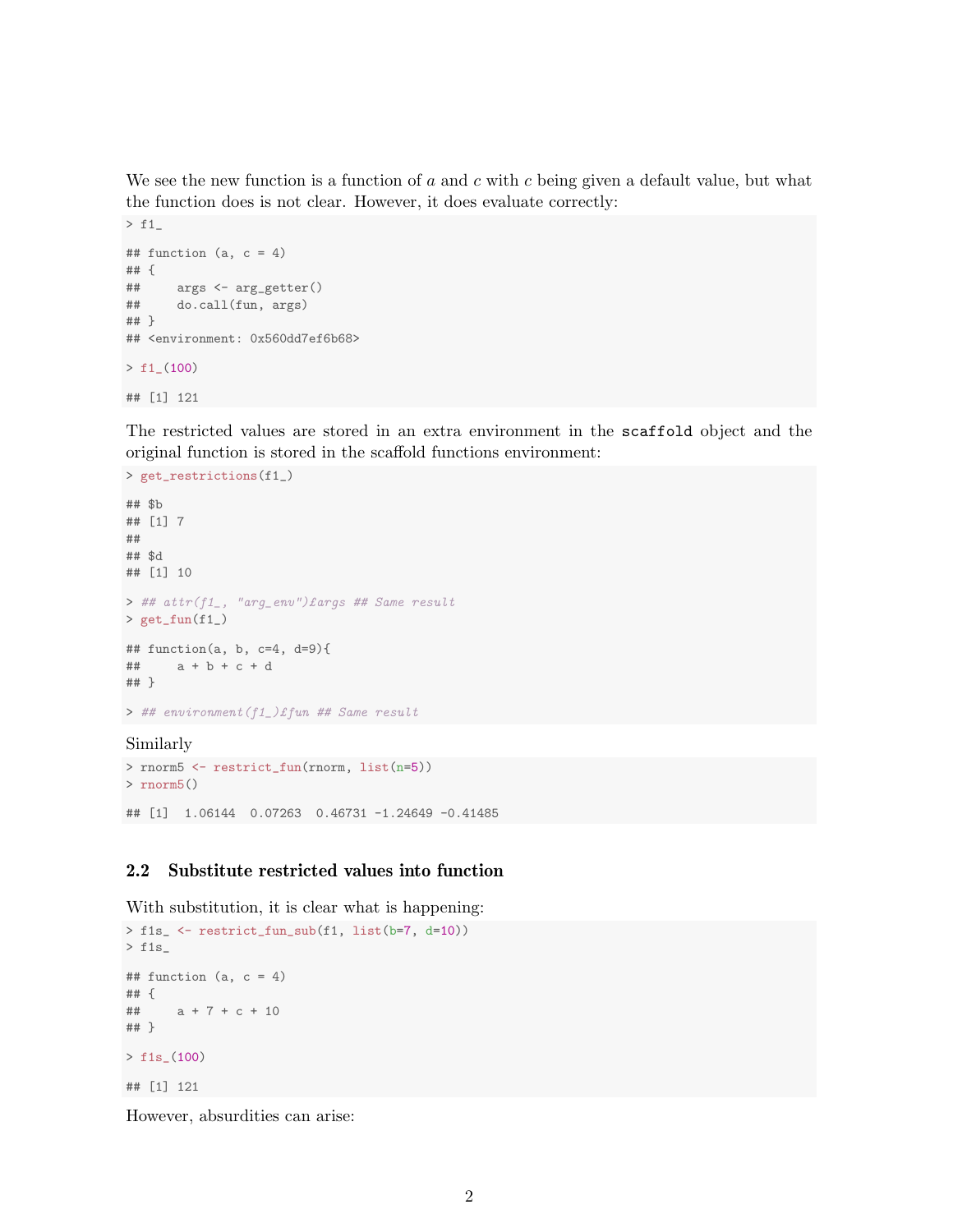```
> f2 <- function(a) {
      a \leftarrow a + 1a
}
> ## Notice that the following is absurd
> f2s_ <- restrict_fun_sub(f2, list(a = 10))
> f2s_
## function ()
## {
## 10 <- 10 + 1
## 10
## }
> # do not run: f2s<sub>-</sub>()
> try(f2s_())
## Error in 10 <- 10 + 1 : invalid (do_set) left-hand side to assignment
> ## Using the environment approch, the result makes sense
> f2_ <- restrict_fun(f2, list(a = 10))
> f2## function ()
## {
      args <- arg_getter()
## do.call(fun, args)
## }
## <environment: 0x560dda65cdf0>
> f2_()
## [1] 11
```
# <span id="page-2-0"></span>3 Example: Benchmarking

Consider a simple task: Creating and inverting Toeplitz matrices for increasing dimensions:

```
> n < -4> toeplitz(1:n)
## [,1] [,2] [,3] [,4]
## [1,] 1 2 3 4
## [2,] 2 1 2 3
\begin{array}{ccccccccc}\n# & [3,] & 3 & 2 & 1 & 2 \\
# & [4,] & 4 & 3 & 2 & 1\n\end{array}## [4,] 4 3 2 1
```
A naive implementation is

```
> inv_toeplitz <- function(n) {
     solve(toeplitz(1:n))
 }
> inv_toeplitz(4)
## [,1] [,2] [,3] [,4]
## [1,] -0.4 0.5 0.0 0.1
## [2,] 0.5 -1.0 0.5 0.0
## [3,] 0.0 0.5 -1.0 0.5
```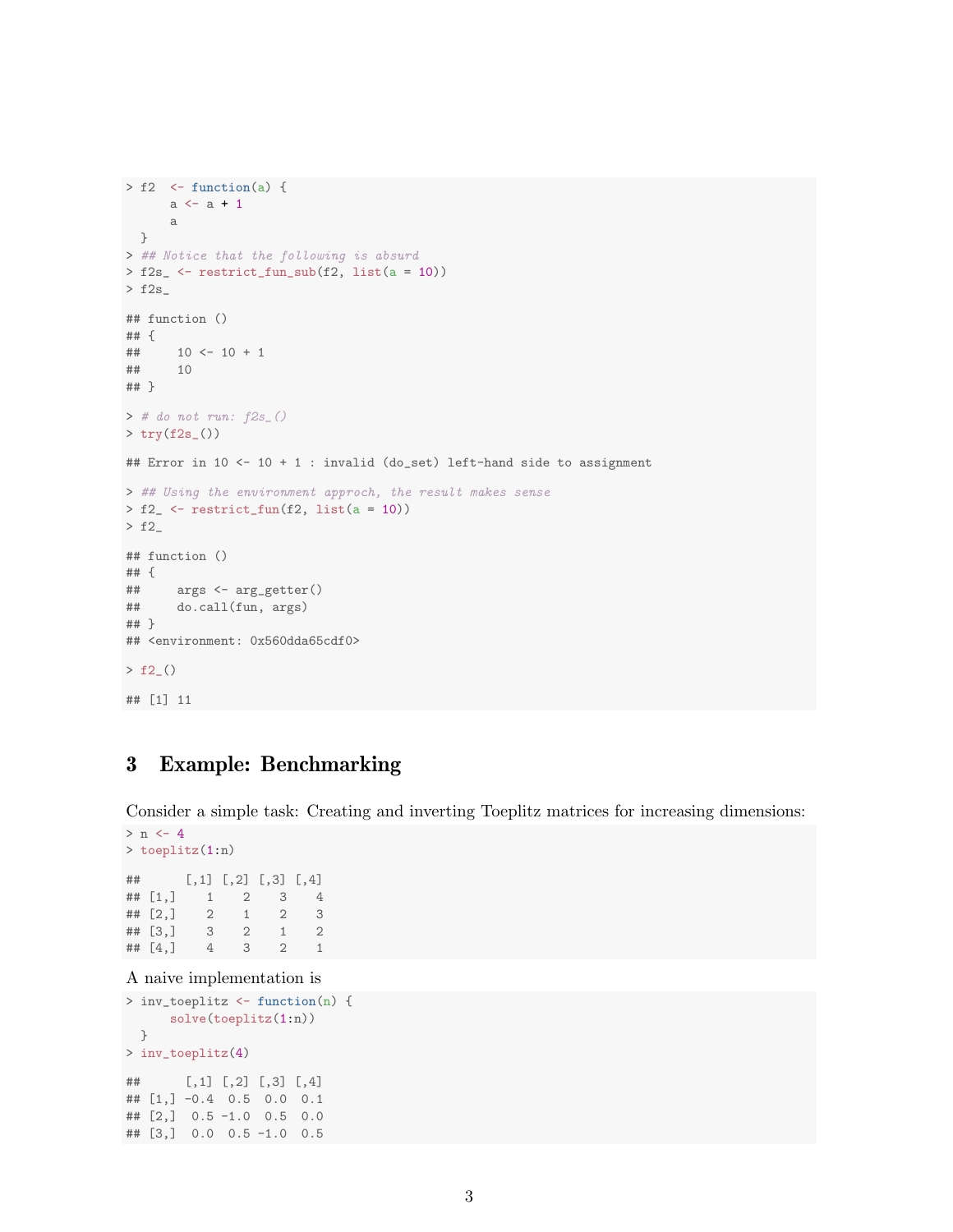## [4,] 0.1 0.0 0.5 -0.4

We can benchmark timing for different values of  $n$  as

```
> library(microbenchmark)
> microbenchmark(
     inv_toeplitz(4), inv_toeplitz(8), inv_toeplitz(16),
     inv_toeplitz(32), inv_toeplitz(64),
     times=5
 )
## Unit: microseconds
## expr min lq mean median uq max neval cld
## inv_toeplitz(4) 17.46 17.72 18.75 17.77 20.34 20.45 5 a
## inv_toeplitz(8) 18.95 19.93 21.41 20.13 23.89 24.18 5 a
## inv_toeplitz(16) 26.60 27.69 33.24 27.90 36.12 47.88 5 a
## inv_toeplitz(32) 54.64 55.40 331.65 61.13 64.74 1422.35 5 a
## inv_toeplitz(64) 168.01 168.85 174.14 171.51 172.44 189.89 5 a
```
However, it is tedious (and hence error prone) to write these function calls.

A programmatic approach using restrict\_fun is as follows: First create list of scaffold objects:

```
> n.vec <- c(4, 8, 16, 32, 64)
> scaf.list <- lapply(n.vec,
                     function(ni){
                         restrict_fun(inv_toeplitz, list(n=ni))}
                     \lambda
```
Each element is a function (a scaffold object, to be precise) and we can evaluate each / all functions as:

```
> scaf.list[[1]]
## function ()
## {
## args <- arg_getter()
## do.call(fun, args)
## }
## <environment: 0x560dd796ed38>
> scaf.list[[1]]()## [,1] [,2] [,3] [,4]
## [1,] -0.4 0.5 0.0 0.1
## [2,] 0.5 -1.0 0.5 0.0
## [3,] 0.0 0.5 -1.0 0.5
## [4,] 0.1 0.0 0.5 -0.4
```
To use the list of functions in connection with microbenchmark we bquote all functions using

```
> bquote_list <- function(fnlist){
      lapply(fnlist, function(g) {
          bquote(. (g)())}
      )
 }
```
We get: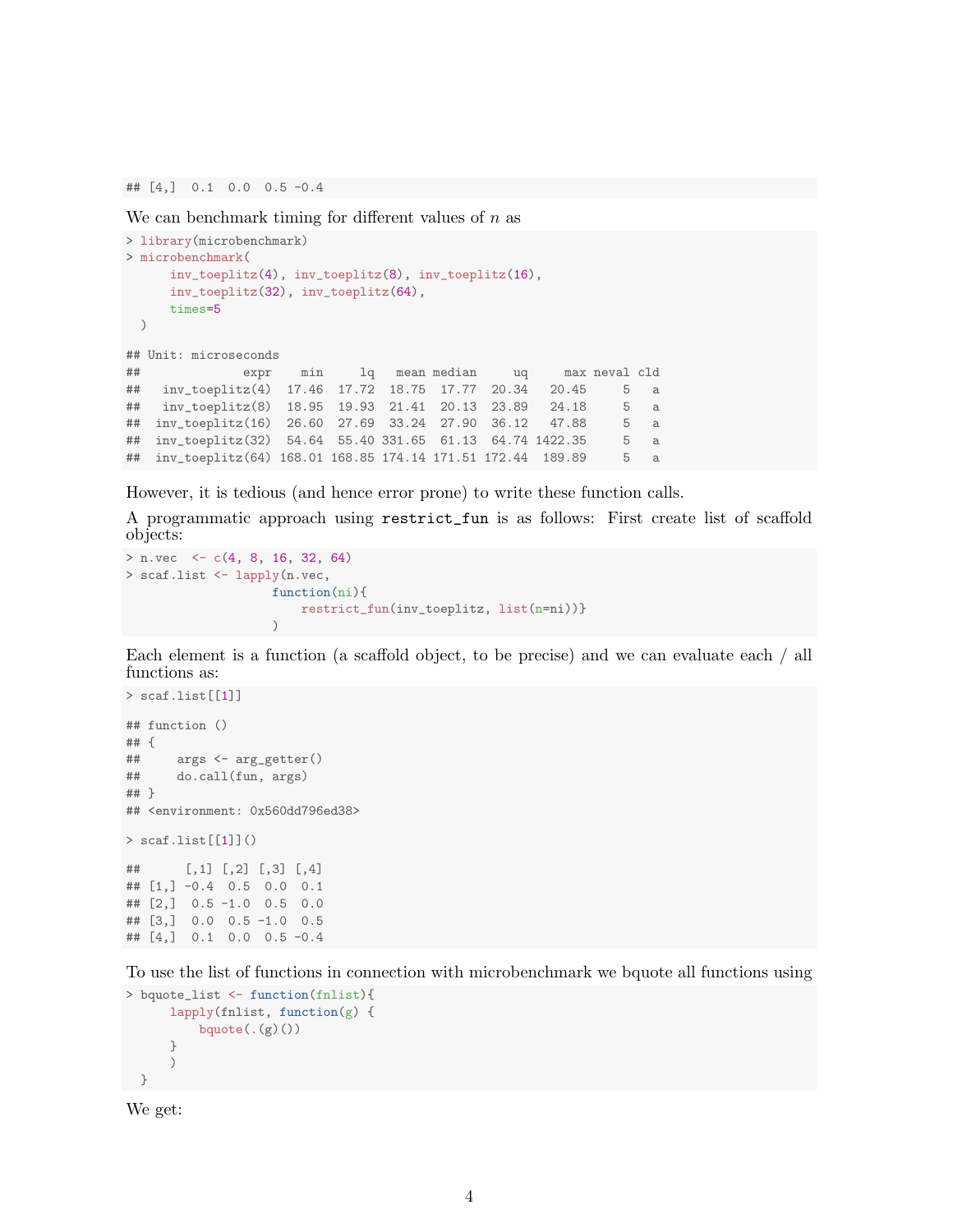```
> bq.list <- bquote_list(scaf.list)
> bq.list[[1]]
## (function ()
## {
## args <- arg_getter()
## do.call(fun, args)
## })()
> ## Evaluate one:
> eval(bq.list[[1]])
## [,1] [,2] [,3] [,4]
## [1,] -0.4 0.5 0.0 0.1
## [2,] 0.5 -1.0 0.5 0.0
## [3,] 0.0 0.5 -1.0 0.5
## [4,] 0.1 0.0 0.5 -0.4
> ## Evaluate all:
> ## sapply(bq.list, eval)
```
To use microbenchmark we must name the elements of the list:

```
> names(bq.list) <- n.vec
> microbenchmark(
   list = bq.list,
   times = 5)
## Unit: microseconds
## expr min lq mean median uq max neval cld
## 4 20.69 22.04 23.83 22.63 23.14 30.64 5 a
## 8 24.30 25.09 26.52 26.64 27.62 28.98
## 16 30.72 31.42 34.55 33.03 36.65 40.91 5 a
## 32 57.66 60.46 122.16 60.93 65.75 365.99 5 ab
## 64 171.53 172.02 182.16 177.90 178.33 211.01 5 b
```
To summarize: to experiment with many difference values of  $n$  we can do

```
> n.vec <- seq(50, 700, by=50)
> scaf.list <- lapply(n.vec,
                  function(ni){
                     restrict_fun(inv_toeplitz, list(n=ni))}
                  )
> bq.list <- bquote_list(scaf.list)
> names(bq.list) <- n.vec
> mb <- microbenchmark(
   list = bq.list,
   times = 5)
> doBy::mb_summary(mb) %>% head(4)
## expr min lq mean median uq max neval unit
## 1 50 248.6 256.5 267.2 262.6 279.2 289.1 5 microseconds
## 2 100 838.9 883.8 913.3 915.7 917.7 1010.3 5 microseconds
## 3 150 2367.3 2428.4 2442.5 2459.9 2465.8 2490.9
## 4 200 5013.9 5163.2 5171.4 5190.9 5234.1 5254.9 5 microseconds
```
Notice: Above, doBy::mb\_summary is a faster version of the summary method for microbenchmark objects than the method provided by the microbenchmark package.